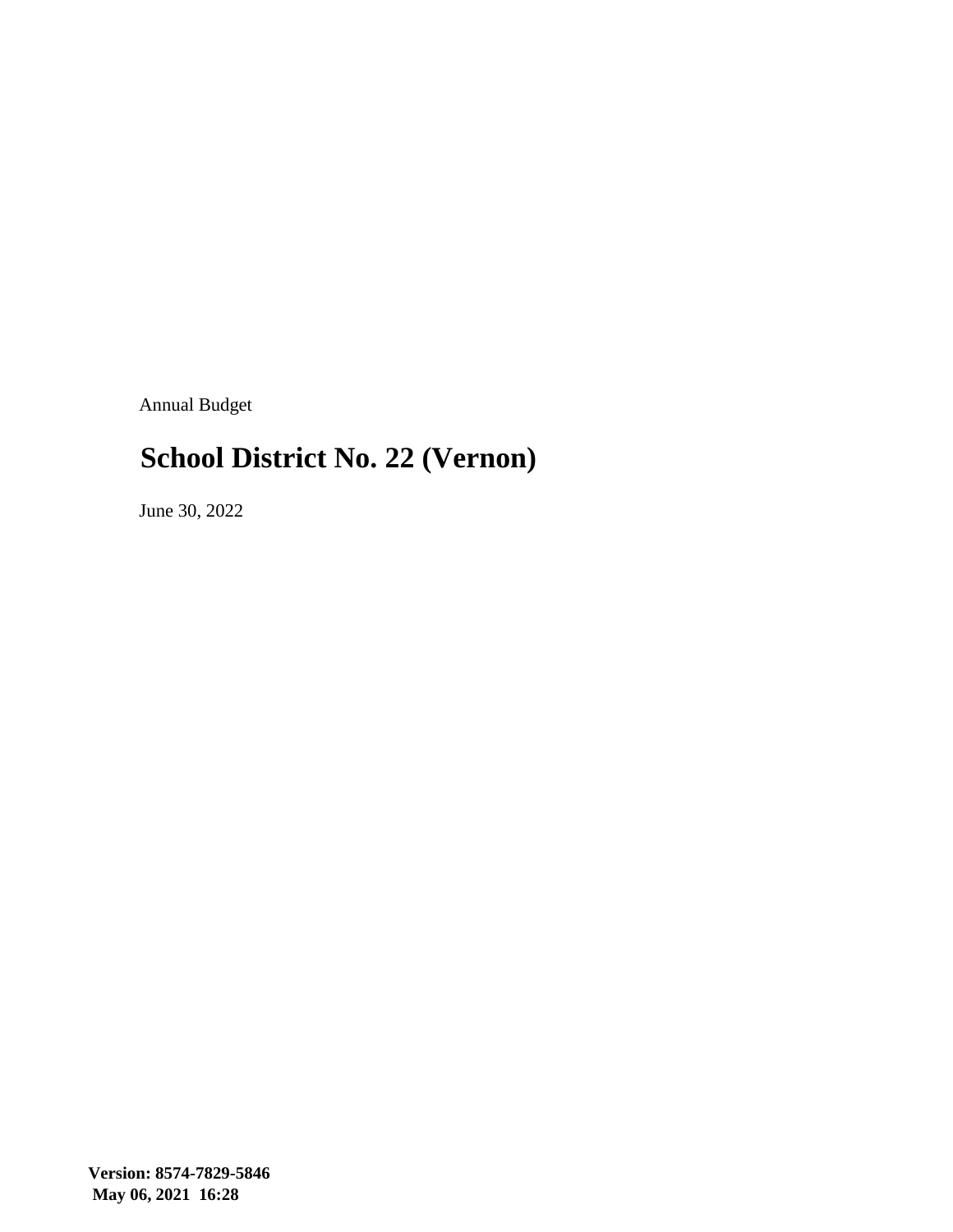June 30, 2022

Table of Contents

\*NOTE - Statement 1, Statement 3, Statement 5, Schedule 1 and Schedules 4A - 4D are used for Financial Statement reporting only.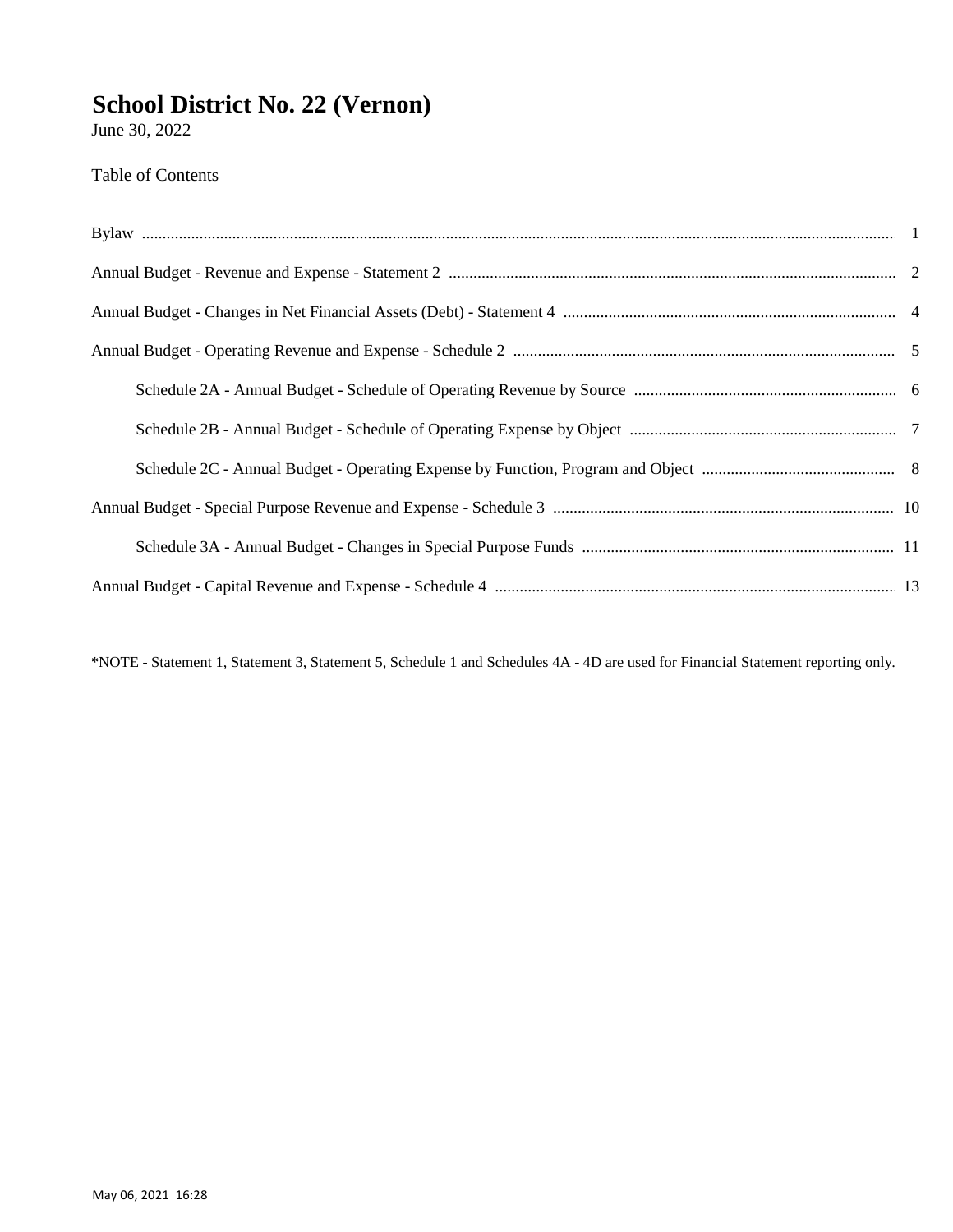#### **ANNUAL BUDGET BYLAW**

A Bylaw of THE BOARD OF EDUCATION OF SCHOOL DISTRICT NO. 22 (VERNON) (called the ''Board'') to adopt the Annual Budget of the Board for the fiscal year 2021/2022 pursuant to section 113 of the *School Act* , R.S.B.C., 1996, c. 412 as amended from time to time (called the "*Act* ").

- 1. Board has complied with the provisions of the Act respecting the Annual Budget adopted by this bylaw.
- 2. This bylaw may be cited as School District No. 22 (Vernon) Annual Budget Bylaw for fiscal year 2021/2022.
- 3. The attached Statement 2 showing the estimated revenue and expense for the 2021/2022 fiscal year and the total budget bylaw amount of \$119,447,395 for the 2021/2022 fiscal year was prepared in accordance with the *Act* .
- 4. Statement 2, 4 and Schedules 2 to 4 are adopted as the Annual Budget of the Board for the fiscal year 2021/2022.

READ A FIRST TIME THE 21st DAY OF APRIL, 2021;

READ A SECOND TIME THE 21st DAY OF APRIL, 2021;

READ A THIRD TIME, PASSED AND ADOPTED THE 12 DAY OF MAY, 2021;

**Chairperson of the Board**

**Secretary Treasurer**

I HEREBY CERTIFY this to be a true original of School District No. 22 (Vernon) Annual Budget Bylaw 2021/2022, adopted by the Board the 12 DAY OF MAY, 2021.

**Secretary Treasurer**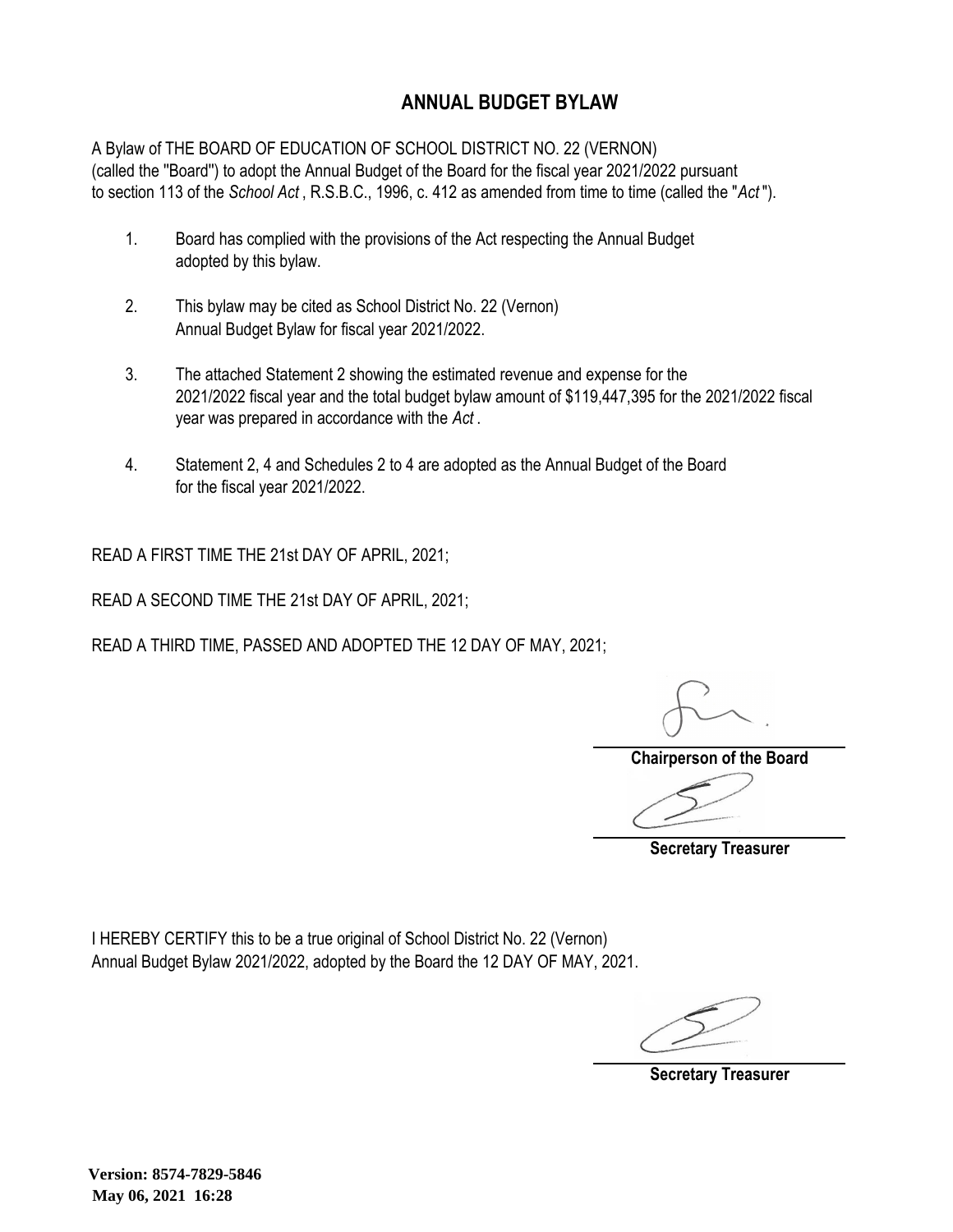Annual Budget - Revenue and Expense Year Ended June 30, 2022

|                                                                                                   | 2022                 | 2021 Amended         |
|---------------------------------------------------------------------------------------------------|----------------------|----------------------|
|                                                                                                   | <b>Annual Budget</b> | <b>Annual Budget</b> |
| <b>Ministry Operating Grant Funded FTE's</b>                                                      |                      |                      |
| School-Age                                                                                        | 8,767.438            | 8,575.500            |
| Adult                                                                                             | 10.000               | 9.125                |
| Other                                                                                             | 15.375               | 15.375               |
| <b>Total Ministry Operating Grant Funded FTE's</b>                                                | 8,792.813            | 8,600.000            |
| <b>Revenues</b>                                                                                   | \$                   | \$                   |
| <b>Provincial Grants</b>                                                                          |                      |                      |
| Ministry of Education                                                                             | 97,942,619           | 98,566,207           |
| Other                                                                                             | 317,864              | 317,864              |
| Tuition                                                                                           | 5,160,000            | 1,562,175            |
| <b>Other Revenue</b>                                                                              | 5,288,408            | 4,171,954            |
| <b>Rentals and Leases</b>                                                                         | 6,000                | 6,000                |
| <b>Investment Income</b>                                                                          | 273,000              | 273,600              |
| Amortization of Deferred Capital Revenue                                                          | 4,414,194            | 4,241,007            |
| <b>Total Revenue</b>                                                                              | 113,402,085          | 109,138,807          |
| <b>Expenses</b>                                                                                   |                      |                      |
| Instruction                                                                                       | 93,609,677           | 88,929,817           |
| <b>District Administration</b>                                                                    | 3,348,844            | 3,459,786            |
| <b>Operations and Maintenance</b>                                                                 | 15,873,299           | 16,735,891           |
| <b>Transportation and Housing</b>                                                                 | 2,913,502            | 3,012,990            |
| <b>Total Expense</b>                                                                              | 115,745,321          | 112,138,484          |
| <b>Net Revenue (Expense)</b>                                                                      | (2,343,236)          | (2,999,677)          |
| <b>Budgeted Allocation (Retirement) of Surplus (Deficit)</b>                                      | 3,500,000            | 3,294,606            |
| <b>Budgeted Surplus (Deficit), for the year</b>                                                   | 1,156,764            | 294,929              |
| Budgeted Surplus (Deficit), for the year comprised of:<br><b>Operating Fund Surplus (Deficit)</b> |                      |                      |
| Special Purpose Fund Surplus (Deficit)                                                            | (30,000)             | (62,400)             |
| Capital Fund Surplus (Deficit)                                                                    | 1,186,764            | 357,329              |
| <b>Budgeted Surplus (Deficit), for the year</b>                                                   | 1,156,764            | 294,929              |
|                                                                                                   |                      |                      |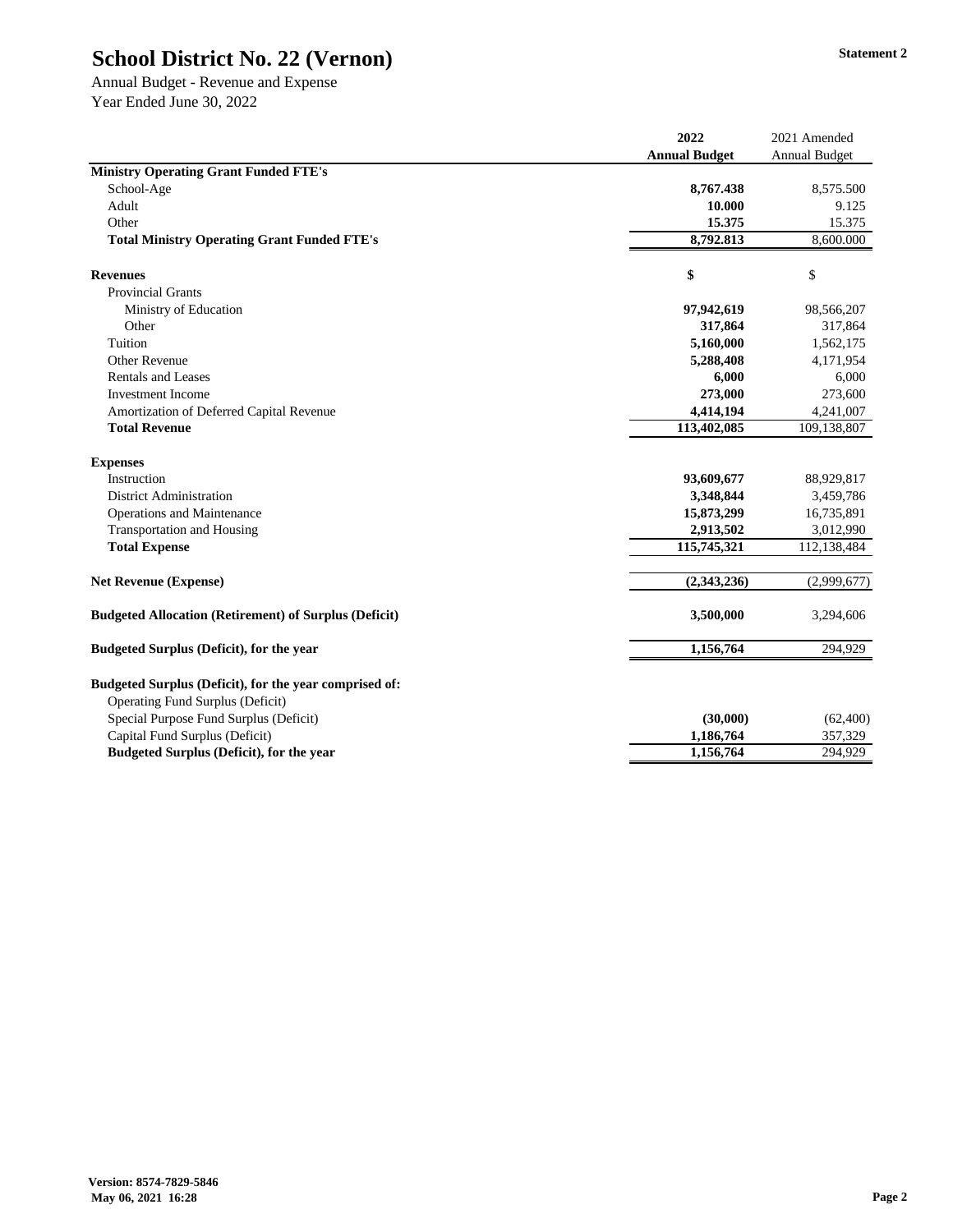Annual Budget - Revenue and Expense Year Ended June 30, 2022

|                                                                     | 2022                 | 2021 Amended         |
|---------------------------------------------------------------------|----------------------|----------------------|
|                                                                     | <b>Annual Budget</b> | <b>Annual Budget</b> |
| <b>Budget Bylaw Amount</b>                                          |                      |                      |
| <b>Operating - Total Expense</b>                                    | 97,053,250           | 91,324,025           |
| <b>Operating - Tangible Capital Assets Purchased</b>                | 459,149              | 456,391              |
| Special Purpose Funds - Total Expense                               | 12,076,423           | 14,648,267           |
| Special Purpose Funds - Tangible Capital Assets Purchased           | 329,956              | 663,123              |
| Capital Fund - Total Expense                                        | 6,615,648            | 6,166,192            |
| Capital Fund - Tangible Capital Assets Purchased from Local Capital | 2,912,969            | 2,666,832            |
| <b>Total Budget Bylaw Amount</b>                                    | 119,447,395          | 115,924,830          |

| <b>Approved by the Board</b>                           |              |
|--------------------------------------------------------|--------------|
|                                                        | May 12, 2021 |
| Signature of the Chairperson of the Board of Education | Date Signed  |
| Joe Rogers                                             | May 12, 2021 |
| Signature of the Superintendent                        | Date Signed  |
|                                                        | May 12, 2021 |
| Signature of the Secretary Treasurer                   | Date Signed  |

**Statement 2**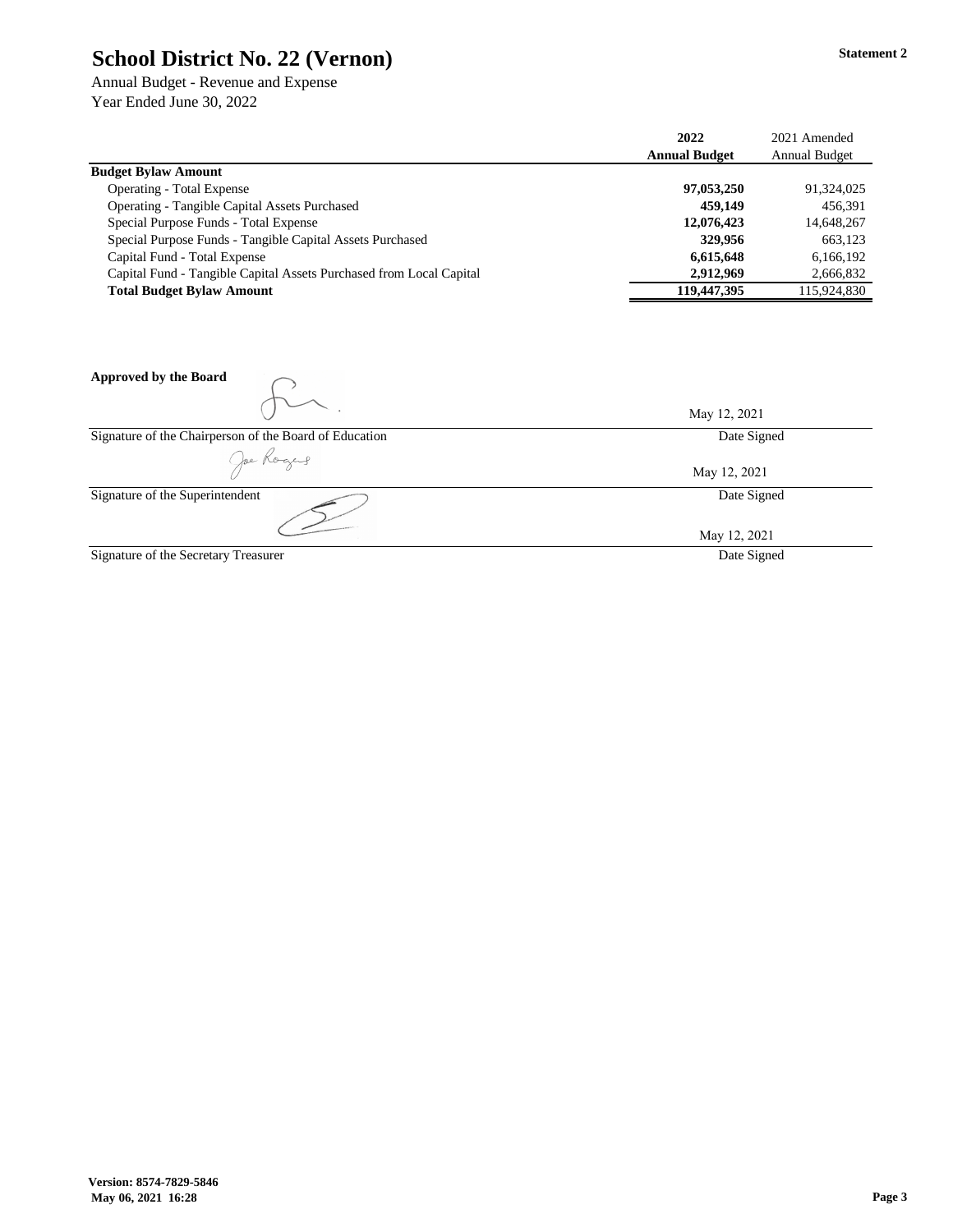Annual Budget - Changes in Net Financial Assets (Debt) Year Ended June 30, 2022

|                                                          | 2022                 | 2021 Amended         |
|----------------------------------------------------------|----------------------|----------------------|
|                                                          | <b>Annual Budget</b> | <b>Annual Budget</b> |
|                                                          | \$                   | D                    |
| Surplus (Deficit) for the year                           | (2,343,236)          | (2,999,677)          |
| <b>Effect of change in Tangible Capital Assets</b>       |                      |                      |
| <b>Acquisition of Tangible Capital Assets</b>            |                      |                      |
| From Operating and Special Purpose Funds                 | (789, 105)           | (1,119,514)          |
| From Local Capital                                       | (2,912,969)          | (2,666,832)          |
| From Deferred Capital Revenue                            | (8,026,230)          | (10, 356, 426)       |
| <b>Total Acquisition of Tangible Capital Assets</b>      | (11, 728, 304)       | (14, 142, 772)       |
| <b>Amortization of Tangible Capital Assets</b>           | 6,615,648            | 6,166,192            |
| <b>Total Effect of change in Tangible Capital Assets</b> | (5, 112, 656)        | (7,976,580)          |
|                                                          |                      |                      |
| (Increase) Decrease in Net Financial Assets (Debt)       | (7,455,892)          | (10, 976, 257)       |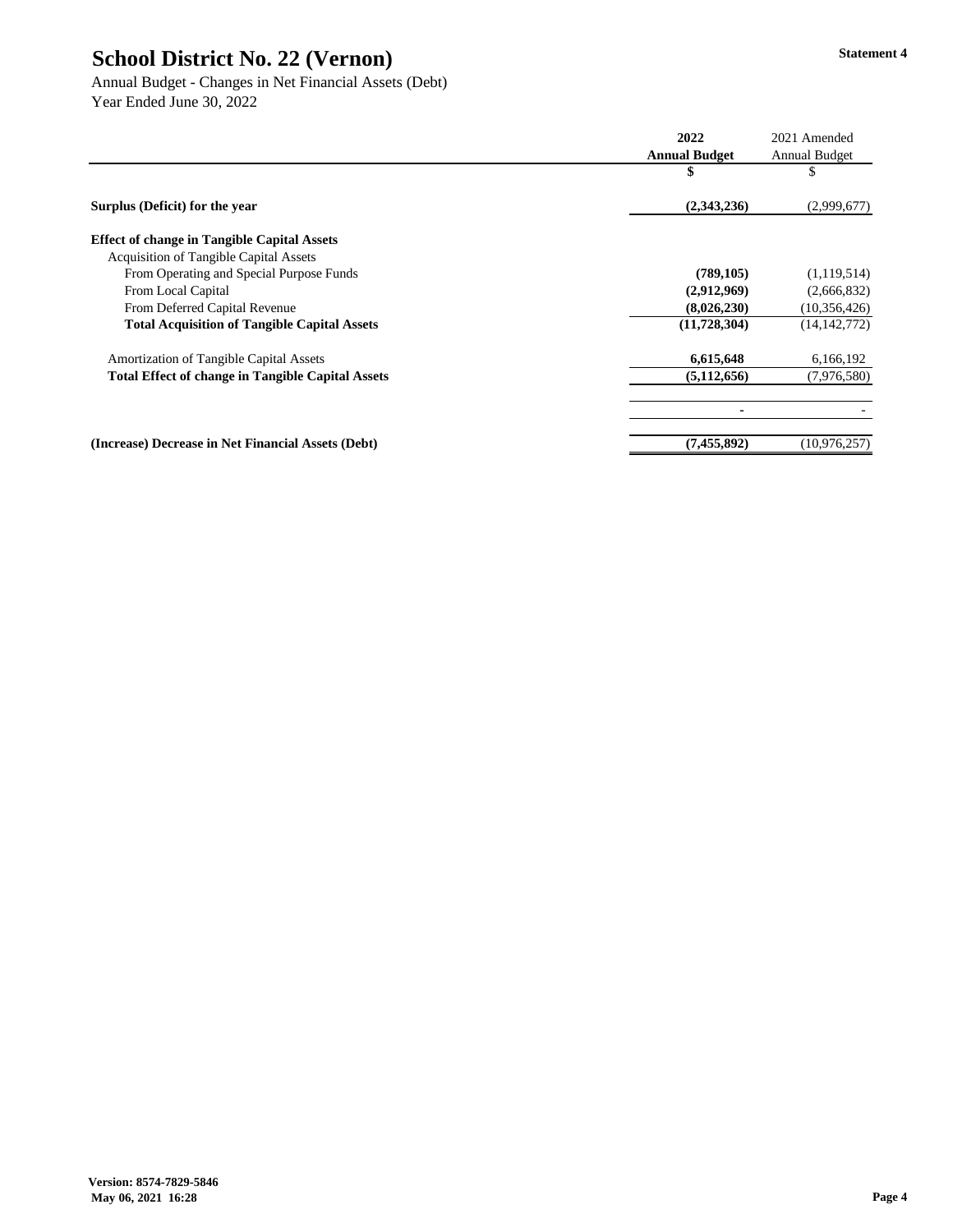Annual Budget - Operating Revenue and Expense Year Ended June 30, 2022

|                                                  | 2022                 | 2021 Amended         |
|--------------------------------------------------|----------------------|----------------------|
|                                                  | <b>Annual Budget</b> | <b>Annual Budget</b> |
|                                                  | \$                   | \$                   |
| <b>Revenues</b>                                  |                      |                      |
| <b>Provincial Grants</b>                         |                      |                      |
| Ministry of Education                            | 89,524,240           | 86,328,088           |
| Other                                            | 317,864              | 317,864              |
| Tuition                                          | 5,160,000            | 1,562,175            |
| <b>Other Revenue</b>                             | 1,323,408            | 1,154,683            |
| <b>Rentals and Leases</b>                        | 6,000                | 6,000                |
| <b>Investment Income</b>                         | 250,000              | 250,000              |
| <b>Total Revenue</b>                             | 96,581,512           | 89,618,810           |
| <b>Expenses</b>                                  |                      |                      |
| Instruction                                      | 81,799,810           | 76,305,104           |
| <b>District Administration</b>                   | 3,348,844            | 3,447,616            |
| <b>Operations and Maintenance</b>                | 9,731,715            | 9,548,166            |
| <b>Transportation and Housing</b>                | 2,172,881            | 2,023,139            |
| <b>Total Expense</b>                             | 97,053,250           | 91,324,025           |
| <b>Net Revenue (Expense)</b>                     | (471, 738)           | (1,705,215)          |
| <b>Budgeted Prior Year Surplus Appropriation</b> | 3,500,000            | 3,294,606            |
| Net Transfers (to) from other funds              |                      |                      |
| <b>Tangible Capital Assets Purchased</b>         | (459, 149)           | (456,391)            |
| <b>Local Capital</b>                             | (2,599,113)          | (1,163,000)          |
| Other                                            | 30,000               | 30,000               |
| <b>Total Net Transfers</b>                       | (3,028,262)          | (1,589,391)          |
| <b>Budgeted Surplus (Deficit), for the year</b>  | $\blacksquare$       |                      |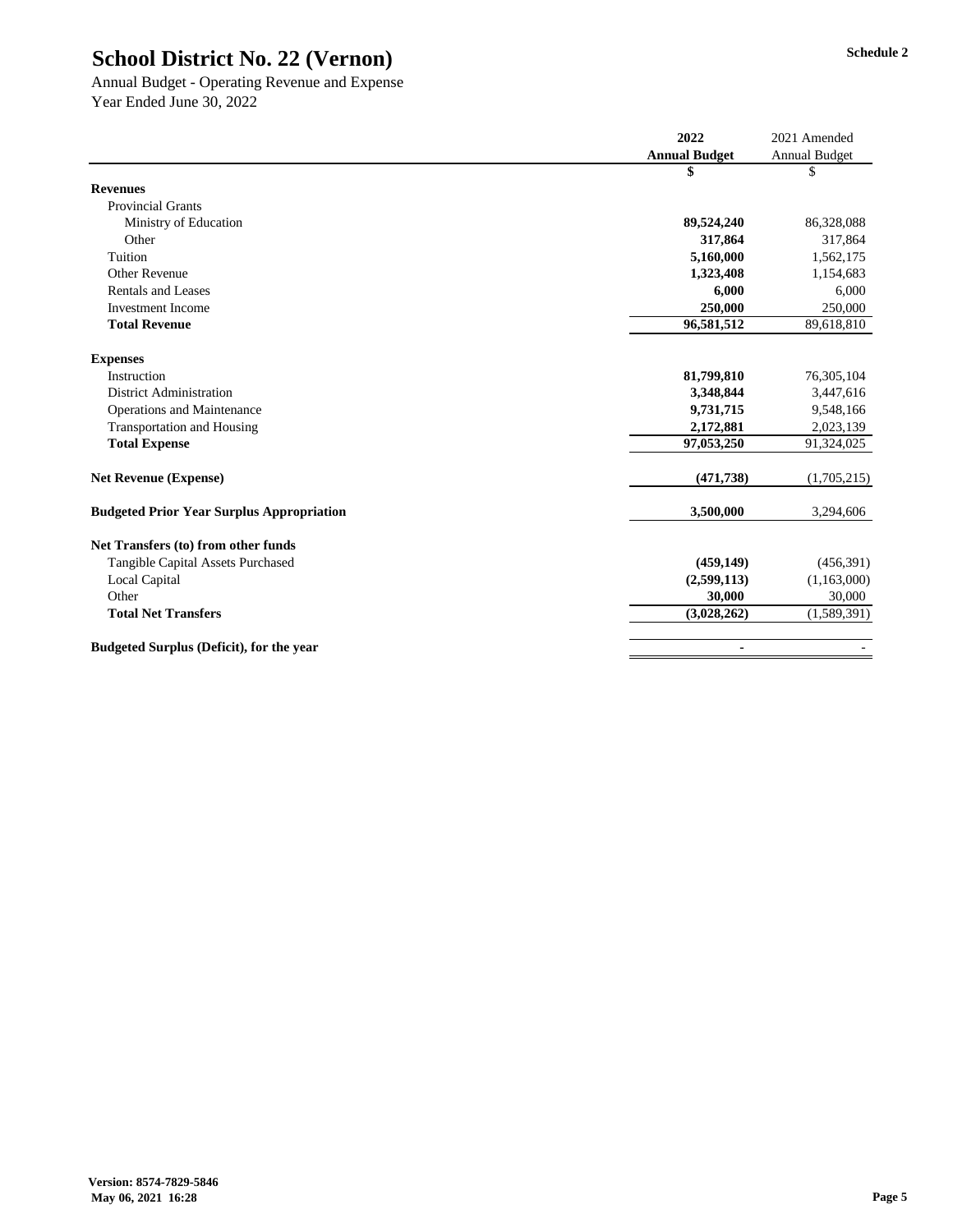# Annual Budget - Schedule of Operating Revenue by Source

|                                                        | 2022                 | 2021 Amended         |
|--------------------------------------------------------|----------------------|----------------------|
|                                                        | <b>Annual Budget</b> | <b>Annual Budget</b> |
|                                                        | \$                   | \$                   |
| <b>Provincial Grants - Ministry of Education</b>       |                      |                      |
| Operating Grant, Ministry of Education                 | 89,464,731           | 84,320,696           |
| <b>ISC/LEA Recovery</b>                                | (1,010,105)          | (970, 380)           |
| <b>Other Ministry of Education Grants</b>              |                      |                      |
| Pay Equity                                             | 85,865               | 85,865               |
| <b>Funding for Graduated Adults</b>                    | 9,691                | 9,691                |
| <b>Student Transportation Fund</b>                     | 361,094              | 361,094              |
| <b>Teachers' Labour Settlement Funding</b>             |                      | 2,328,158            |
| Early Career Mentorship Funding                        |                      | 180,000              |
| FSA and Monitored Marking                              | 12,964               | 12,964               |
| Projected enrolment variances                          | 600,000              |                      |
| <b>Total Provincial Grants - Ministry of Education</b> | 89,524,240           | 86,328,088           |
| <b>Provincial Grants - Other</b>                       | 317,864              | 317,864              |
| <b>Tuition</b>                                         |                      |                      |
| International and Out of Province Students             | 5,160,000            | 1,562,175            |
| <b>Total Tuition</b>                                   | 5,160,000            | 1,562,175            |
| <b>Other Revenues</b>                                  |                      |                      |
| <b>Funding from First Nations</b>                      | 1,010,105            | 970,380              |
| Miscellaneous                                          |                      |                      |
| <b>Transportation fees</b>                             | 290,000              | 160,000              |
| Miscellaneous                                          | 23,303               | 23,303               |
| Other grants                                           |                      | 1,000                |
| <b>Total Other Revenue</b>                             | 1,323,408            | 1,154,683            |
| <b>Rentals and Leases</b>                              | 6,000                | 6,000                |
| <b>Investment Income</b>                               | 250,000              | 250,000              |
| <b>Total Operating Revenue</b>                         | 96,581,512           | 89,618,810           |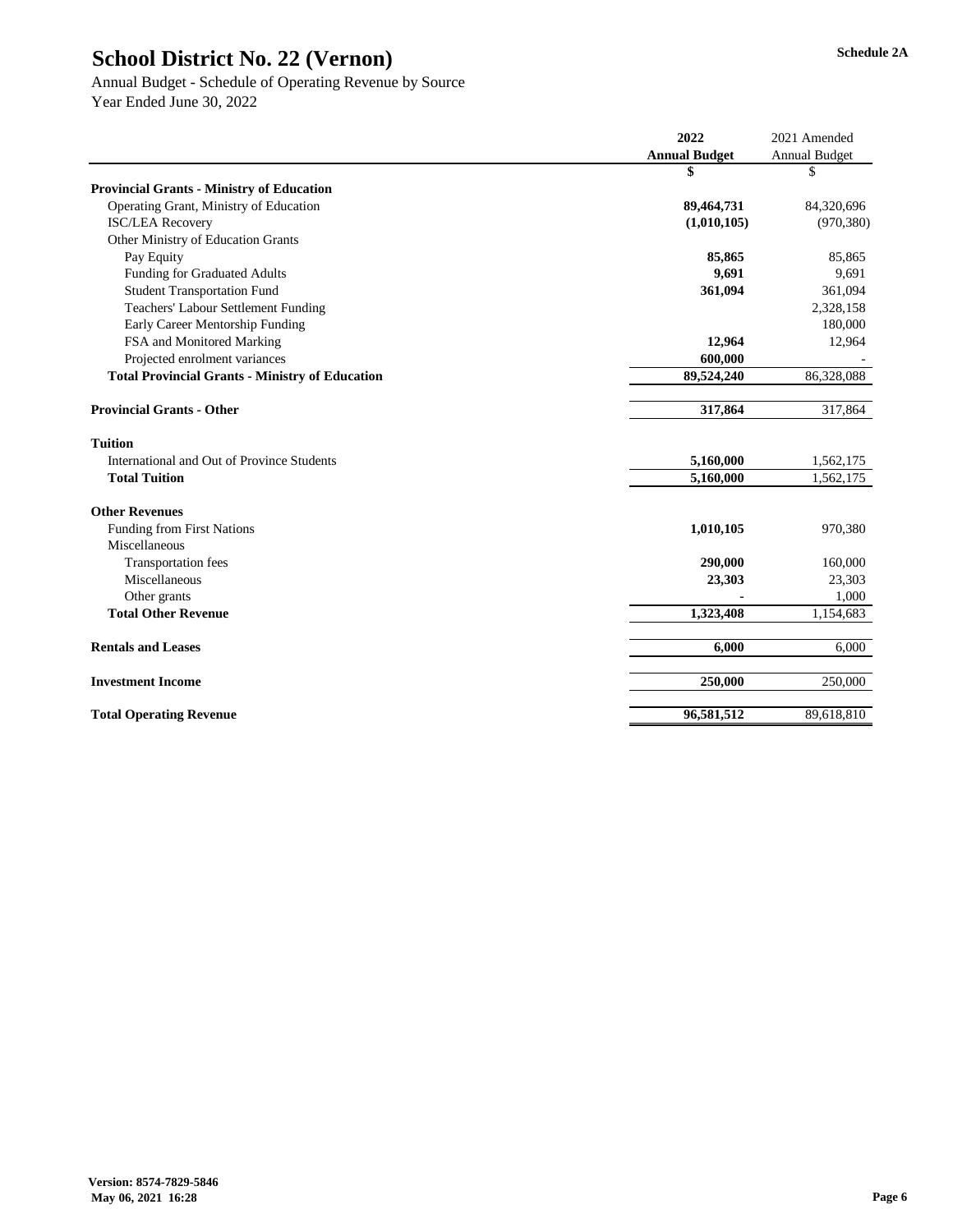#### Annual Budget - Schedule of Operating Expense by Object Year Ended June 30, 2022

|                                     | 2022                 | 2021 Amended         |
|-------------------------------------|----------------------|----------------------|
|                                     | <b>Annual Budget</b> | <b>Annual Budget</b> |
|                                     | \$                   | \$                   |
| <b>Salaries</b>                     |                      |                      |
| Teachers                            | 43,769,122           | 40,975,521           |
| Principals and Vice Principals      | 5,444,059            | 5,154,283            |
| <b>Educational Assistants</b>       | 5,456,026            | 5,130,986            |
| <b>Support Staff</b>                | 8,288,935            | 7,955,798            |
| <b>Other Professionals</b>          | 2,418,016            | 2,192,815            |
| Substitutes                         | 3,323,081            | 3,259,981            |
| <b>Total Salaries</b>               | 68,699,239           | 64,669,384           |
|                                     |                      |                      |
| <b>Employee Benefits</b>            | 17,249,059           | 16,252,664           |
|                                     |                      |                      |
| <b>Total Salaries and Benefits</b>  | 85,948,298           | 80,922,048           |
| <b>Services and Supplies</b>        |                      |                      |
| <b>Services</b>                     | 5,245,889            | 3,641,967            |
| <b>Student Transportation</b>       | 6,500                | 6,500                |
| Professional Development and Travel | 662,468              | 660,718              |
| <b>Rentals and Leases</b>           | 85,650               | 85,650               |
| Dues and Fees                       | 92,939               | 92,939               |
| Insurance                           | 494,269              | 318,607              |
| <b>Supplies</b>                     | 2,459,042            | 3,543,671            |
| <b>Utilities</b>                    | 2,058,195            | 2,051,925            |
| <b>Total Services and Supplies</b>  | 11,104,952           | 10,401,977           |
| <b>Total Operating Expense</b>      | 97,053,250           | 91,324,025           |
|                                     |                      |                      |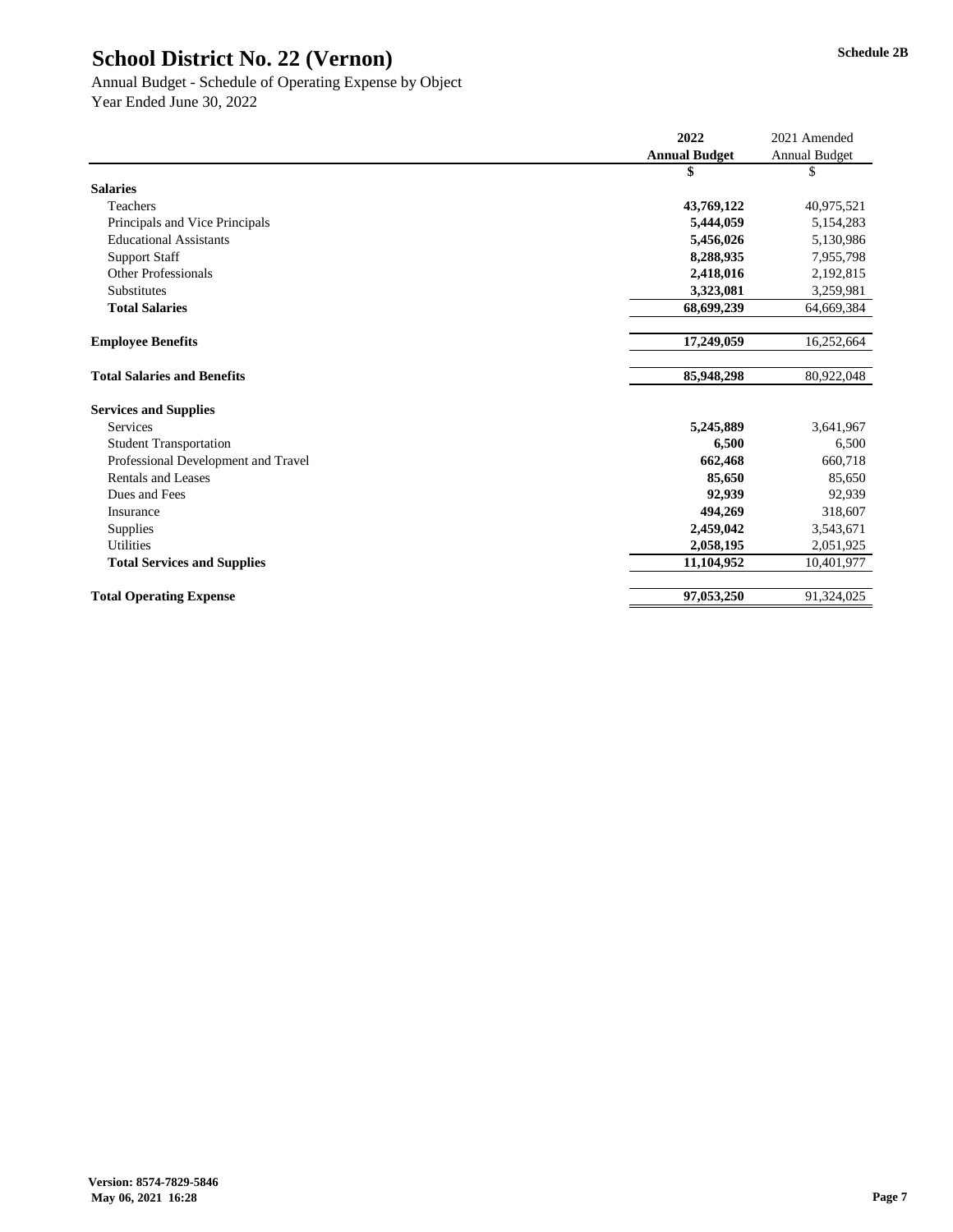# School District No. 22 (Vernon) Schedule 2C

Annual Budget - Operating Expense by Function, Program and Object

|                                                 | <b>Teachers</b><br><b>Salaries</b> | <b>Principals and</b><br><b>Vice Principals</b><br><b>Salaries</b> | <b>Educational</b><br><b>Assistants</b><br><b>Salaries</b> | <b>Support</b><br><b>Staff</b><br><b>Salaries</b> | Other<br><b>Professionals</b><br><b>Salaries</b> | <b>Substitutes</b><br><b>Salaries</b> | <b>Total</b><br><b>Salaries</b> |
|-------------------------------------------------|------------------------------------|--------------------------------------------------------------------|------------------------------------------------------------|---------------------------------------------------|--------------------------------------------------|---------------------------------------|---------------------------------|
|                                                 | \$                                 | \$                                                                 | \$                                                         | \$                                                | \$                                               | \$                                    | \$                              |
| 1 Instruction                                   |                                    |                                                                    |                                                            |                                                   |                                                  |                                       |                                 |
| 1.02 Regular Instruction                        | 33,030,794                         | 1,167,697                                                          |                                                            | 462,883                                           |                                                  | 2,717,176                             | 37,378,550                      |
| 1.03 Career Programs                            | 439,412                            | 139,578                                                            |                                                            | 33,667                                            | 22,800                                           | 3,000                                 | 638,457                         |
| 1.07 Library Services                           | 792,152                            | 69,630                                                             |                                                            | 270,118                                           |                                                  | 18,283                                | 1,150,183                       |
| 1.08 Counselling                                | 1,764,225                          |                                                                    |                                                            |                                                   |                                                  | 17,883                                | 1,782,108                       |
| 1.10 Special Education                          | 5,848,773                          | 158,464                                                            | 4,736,667                                                  | 68,261                                            | 242,974                                          | 342,050                               | 11,397,189                      |
| 1.30 English Language Learning                  | 352,884                            |                                                                    |                                                            |                                                   |                                                  |                                       | 352,884                         |
| 1.31 Indigenous Education                       | 350,146                            | 112,853                                                            | 719,359                                                    | 38,973                                            | 199,758                                          | 41,000                                | 1,462,089                       |
| 1.41 School Administration                      |                                    | 3,633,688                                                          |                                                            | 1,492,175                                         |                                                  | 32,250                                | 5,158,113                       |
| 1.60 Summer School                              | 24,000                             |                                                                    |                                                            |                                                   |                                                  |                                       | 24,000                          |
| 1.62 International and Out of Province Students | 1,166,736                          | 139,578                                                            |                                                            | 109,824                                           | 192,332                                          | 10,500                                | 1,618,970                       |
| <b>Total Function 1</b>                         | 43,769,122                         | 5,421,488                                                          | 5,456,026                                                  | 2,475,901                                         | 657,864                                          | 3,182,142                             | 60,962,543                      |
| <b>4 District Administration</b>                |                                    |                                                                    |                                                            |                                                   |                                                  |                                       |                                 |
| 4.11 Educational Administration                 |                                    | 22,571                                                             |                                                            | 128,306                                           | 686,741                                          | 10,000                                | 847,618                         |
| 4.40 School District Governance                 |                                    |                                                                    |                                                            |                                                   | 135,715                                          |                                       | 135,715                         |
| 4.41 Business Administration                    |                                    |                                                                    | $\blacksquare$                                             | 521,455                                           | 533,722                                          | 3,200                                 | 1,058,377                       |
| <b>Total Function 4</b>                         |                                    | 22,571                                                             | $\blacksquare$                                             | 649,761                                           | 1,356,178                                        | 13,200                                | 2,041,710                       |
| <b>5 Operations and Maintenance</b>             |                                    |                                                                    |                                                            |                                                   |                                                  |                                       |                                 |
| 5.41 Operations and Maintenance Administration  |                                    |                                                                    |                                                            | 94,446                                            | 291,998                                          | 1,551                                 | 387,995                         |
| 5.50 Maintenance Operations                     |                                    |                                                                    | $\overline{\phantom{a}}$                                   | 3,794,505                                         |                                                  | 76,284                                | 3,870,789                       |
| 5.52 Maintenance of Grounds                     |                                    |                                                                    | $\overline{\phantom{a}}$                                   | 148,348                                           |                                                  | 3,104                                 | 151,452                         |
| 5.56 Utilities                                  |                                    |                                                                    |                                                            |                                                   |                                                  |                                       |                                 |
| <b>Total Function 5</b>                         | $\blacksquare$                     | $\blacksquare$                                                     | $\blacksquare$                                             | 4,037,299                                         | 291,998                                          | 80,939                                | 4,410,236                       |
| <b>7 Transportation and Housing</b>             |                                    |                                                                    |                                                            |                                                   |                                                  |                                       |                                 |
| 7.41 Transportation and Housing Administration  |                                    |                                                                    |                                                            | 63,108                                            | 111,976                                          | 1,800                                 | 176,884                         |
| 7.70 Student Transportation                     |                                    |                                                                    | $\overline{\phantom{a}}$                                   | 1,062,866                                         |                                                  | 45,000                                | 1,107,866                       |
| <b>Total Function 7</b>                         | $\blacksquare$                     | $\blacksquare$                                                     | $\blacksquare$                                             | 1,125,974                                         | 111,976                                          | 46,800                                | 1,284,750                       |
| <b>9 Debt Services</b>                          |                                    |                                                                    |                                                            |                                                   |                                                  |                                       |                                 |
| <b>Total Function 9</b>                         | $\blacksquare$                     | $\blacksquare$                                                     |                                                            |                                                   |                                                  |                                       |                                 |
| <b>Total Functions 1 - 9</b>                    | 43,769,122                         | 5,444,059                                                          | 5,456,026                                                  | 8,288,935                                         | 2,418,016                                        | 3,323,081                             | 68,699,239                      |
|                                                 |                                    |                                                                    |                                                            |                                                   |                                                  |                                       |                                 |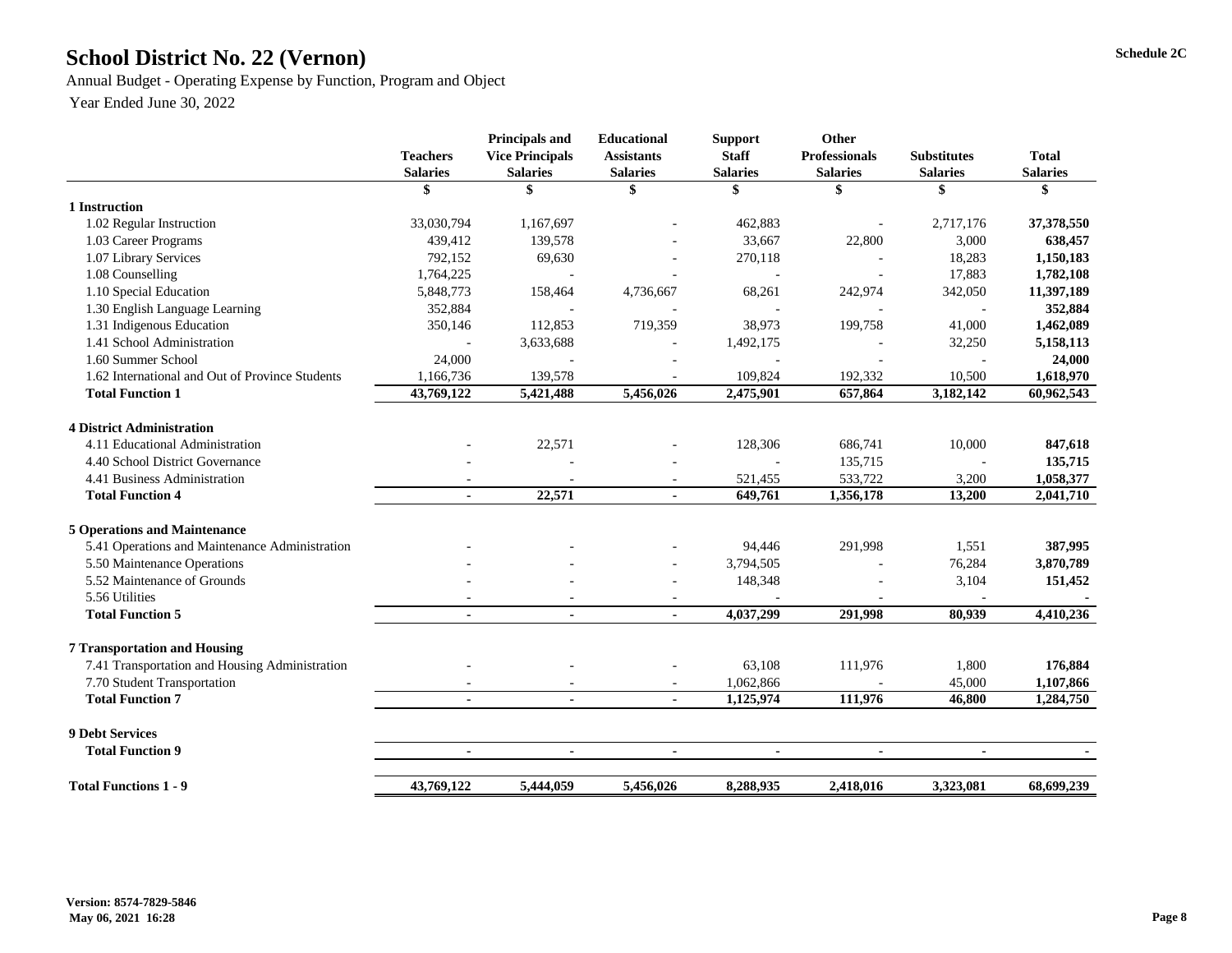## **Schedule 2C School District No. 22 (Vernon)**

Annual Budget - Operating Expense by Function, Program and Object Year Ended June 30, 2022

|                                                 | <b>Total</b>    | <b>Employee</b> | <b>Total Salaries</b> | <b>Services and</b> | 2022                 | 2021 Amended         |
|-------------------------------------------------|-----------------|-----------------|-----------------------|---------------------|----------------------|----------------------|
|                                                 | <b>Salaries</b> | <b>Benefits</b> | and Benefits          | <b>Supplies</b>     | <b>Annual Budget</b> | <b>Annual Budget</b> |
|                                                 |                 | \$              | \$                    |                     | \$                   | \$                   |
| 1 Instruction                                   |                 |                 |                       |                     |                      |                      |
| 1.02 Regular Instruction                        | 37,378,550      | 8,744,445       | 46,122,995            | 913,205             | 47,036,200           | 46,589,038           |
| 1.03 Career Programs                            | 638,457         | 151,007         | 789,464               | 198,280             | 987,744              | 976,600              |
| 1.07 Library Services                           | 1,150,183       | 326,424         | 1,476,607             | 80,660              | 1,557,267            | 1,509,529            |
| 1.08 Counselling                                | 1,782,108       | 429,417         | 2,211,525             | 3,041               | 2,214,566            | 1,994,332            |
| 1.10 Special Education                          | 11,397,189      | 3,325,002       | 14,722,191            | 816,332             | 15,538,523           | 14,289,651           |
| 1.30 English Language Learning                  | 352,884         | 85,046          | 437,930               |                     | 437,930              | 418,130              |
| 1.31 Indigenous Education                       | 1,462,089       | 409,863         | 1,871,952             | 74,908              | 1,946,860            | 2,450,723            |
| 1.41 School Administration                      | 5,158,113       | 1,304,250       | 6,462,363             | 429,628             | 6,891,991            | 6,475,831            |
| 1.60 Summer School                              | 24,000          | 4,500           | 28,500                | 2,000               | 30,500               | 30,500               |
| 1.62 International and Out of Province Students | 1,618,970       | 388,792         | 2,007,762             | 3,150,467           | 5,158,229            | 1,570,770            |
| <b>Total Function 1</b>                         | 60,962,543      | 15,168,746      | 76,131,289            | 5,668,521           | 81,799,810           | 76,305,104           |
| <b>4 District Administration</b>                |                 |                 |                       |                     |                      |                      |
| 4.11 Educational Administration                 | 847,618         | 186,941         | 1,034,559             | 228,221             | 1,262,780            | 1,268,273            |
| 4.40 School District Governance                 | 135,715         | 9,612           | 145,327               | 110,757             | 256,084              | 253,209              |
| 4.41 Business Administration                    | 1,058,377       | 277,074         | 1,335,451             | 494,529             | 1,829,980            | 1,926,134            |
| <b>Total Function 4</b>                         | 2,041,710       | 473,627         | 2,515,337             | 833,507             | 3,348,844            | 3,447,616            |
| <b>5 Operations and Maintenance</b>             |                 |                 |                       |                     |                      |                      |
| 5.41 Operations and Maintenance Administration  | 387,995         | 91,917          | 479,912               | 160,955             | 640,867              | 631,021              |
| 5.50 Maintenance Operations                     | 3,870,789       | 1,055,752       | 4,926,541             | 1,797,522           | 6,724,063            | 6,559,904            |
| 5.52 Maintenance of Grounds                     | 151,452         | 61,757          | 213,209               | 95,381              | 308,590              | 305,316              |
| 5.56 Utilities                                  |                 |                 |                       | 2,058,195           | 2,058,195            | 2,051,925            |
| <b>Total Function 5</b>                         | 4,410,236       | 1,209,426       | 5,619,662             | 4,112,053           | 9,731,715            | 9,548,166            |
| <b>7 Transportation and Housing</b>             |                 |                 |                       |                     |                      |                      |
| 7.41 Transportation and Housing Administration  | 176,884         | 39,083          | 215,967               | 10,789              | 226,756              | 222,552              |
| 7.70 Student Transportation                     | 1,107,866       | 358,177         | 1,466,043             | 480,082             | 1,946,125            | 1,800,587            |
| <b>Total Function 7</b>                         | 1,284,750       | 397,260         | 1,682,010             | 490,871             | 2,172,881            | 2,023,139            |
| <b>9 Debt Services</b>                          |                 |                 |                       |                     |                      |                      |
| <b>Total Function 9</b>                         |                 |                 |                       |                     |                      |                      |
|                                                 |                 | $\blacksquare$  |                       |                     | $\blacksquare$       |                      |
| <b>Total Functions 1 - 9</b>                    | 68,699,239      | 17,249,059      | 85,948,298            | 11,104,952          | 97,053,250           | 91,324,025           |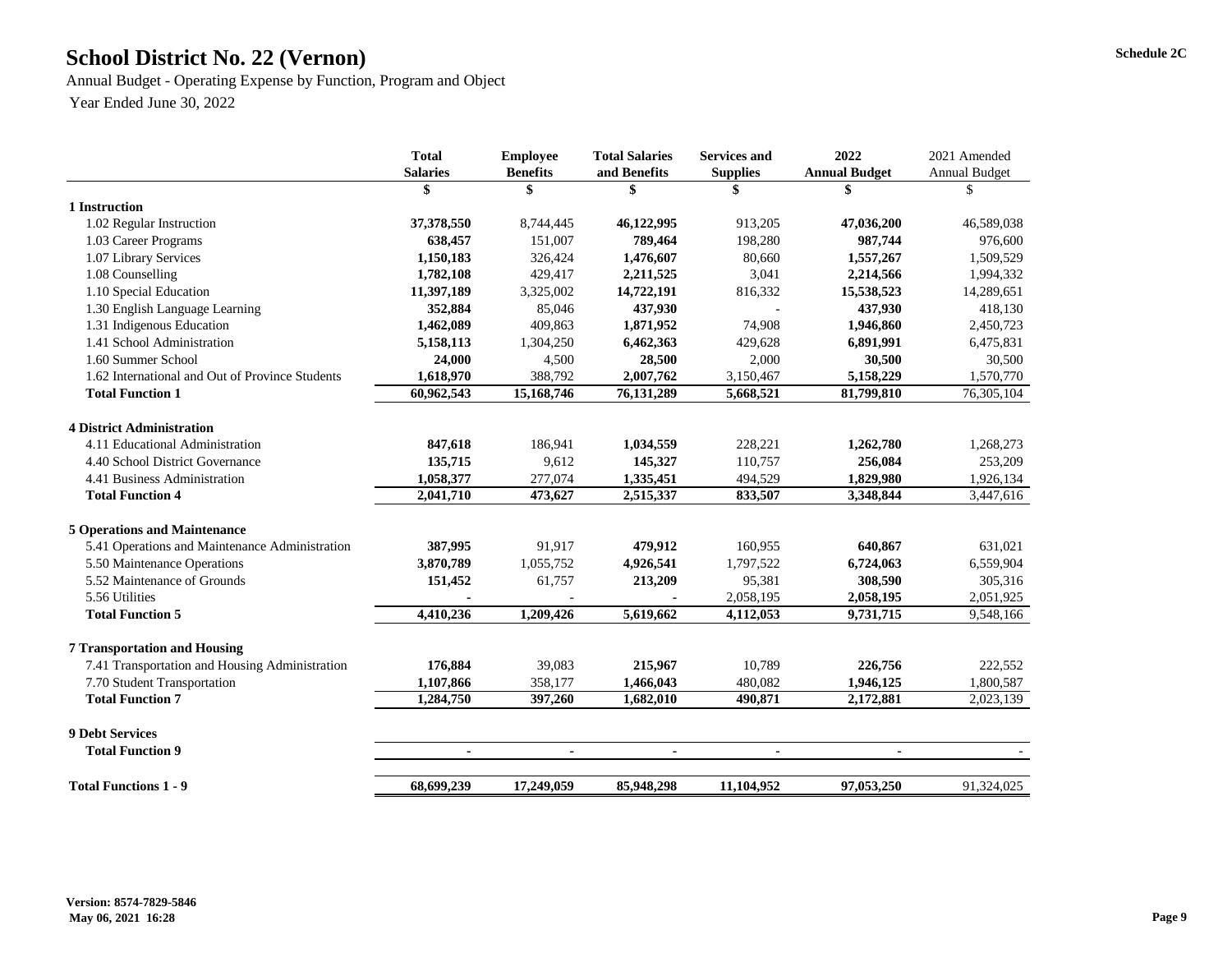# Annual Budget - Special Purpose Revenue and Expense

|                                                 | 2022                 | 2021 Amended         |
|-------------------------------------------------|----------------------|----------------------|
|                                                 | <b>Annual Budget</b> | <b>Annual Budget</b> |
|                                                 |                      | \$                   |
| <b>Revenues</b>                                 |                      |                      |
| <b>Provincial Grants</b>                        |                      |                      |
| Ministry of Education                           | 8,418,379            | 12,238,119           |
| <b>Other Revenue</b>                            | 3,965,000            | 3,017,271            |
| <b>Investment Income</b>                        | 23,000               | 23,600               |
| <b>Total Revenue</b>                            | 12,406,379           | 15,278,990           |
| <b>Expenses</b>                                 |                      |                      |
| Instruction                                     | 11,809,867           | 12,624,713           |
| <b>District Administration</b>                  |                      | 12,170               |
| <b>Operations and Maintenance</b>               | 63,269               | 1,530,613            |
| <b>Transportation and Housing</b>               | 203,288              | 480,771              |
| <b>Total Expense</b>                            | 12,076,423           | 14,648,267           |
| <b>Net Revenue (Expense)</b>                    | 329,956              | 630,723              |
| Net Transfers (to) from other funds             |                      |                      |
| <b>Tangible Capital Assets Purchased</b>        | (329, 956)           | (663, 123)           |
| Other                                           | (30,000)             | (30,000)             |
| <b>Total Net Transfers</b>                      | (359, 956)           | (693, 123)           |
| <b>Budgeted Surplus (Deficit), for the year</b> | (30,000)             | (62, 400)            |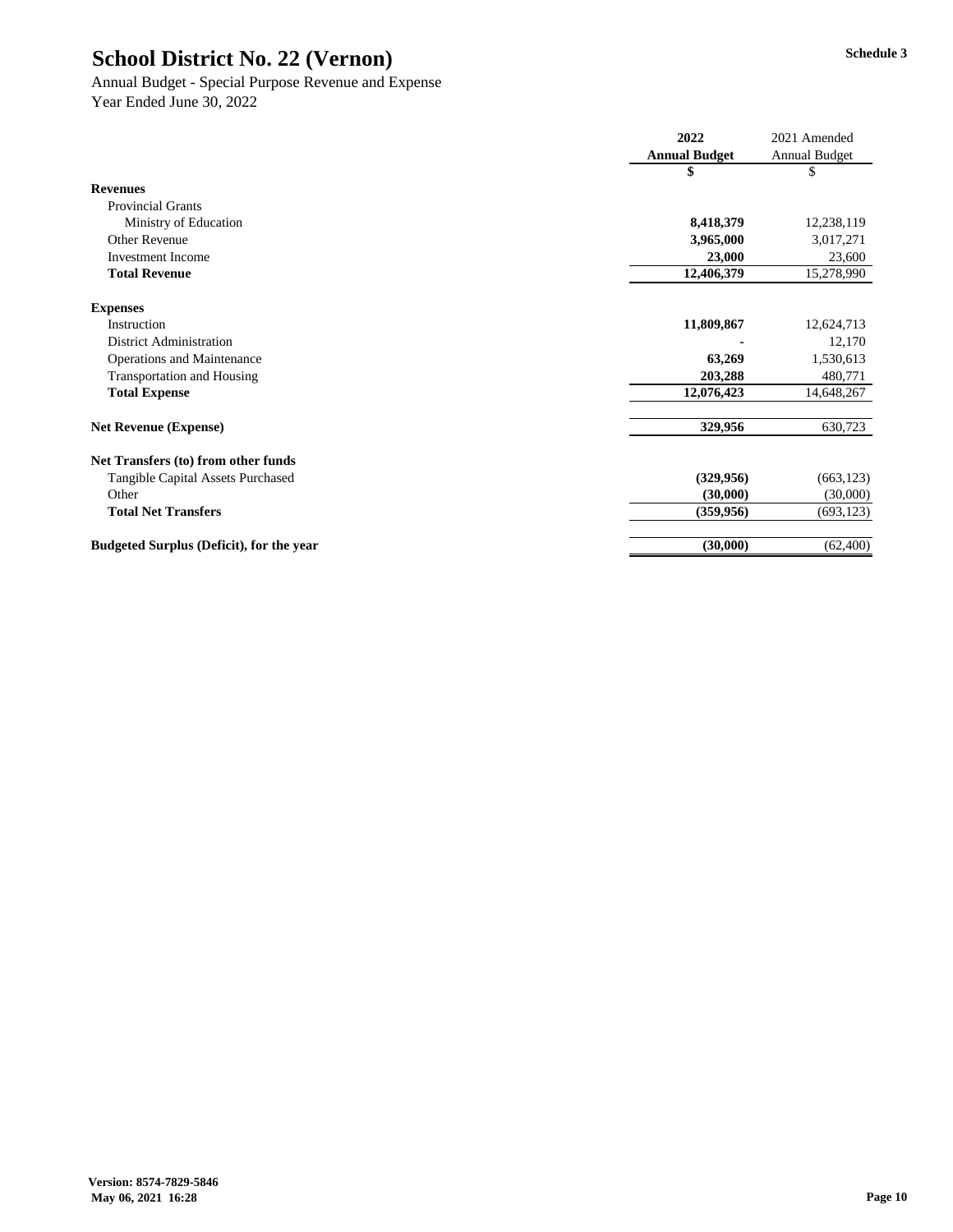### **Schedule 3A School District No. 22 (Vernon)**

#### Annual Budget - Changes in Special Purpose Funds

|                                                                                               | <b>Annual</b><br><b>Facility</b><br>Grant | <b>Learning</b><br>Improvement<br><b>Fund</b> | <b>Scholarships</b><br>and<br><b>Bursaries</b> | <b>School</b><br>Generated<br><b>Funds</b> | <b>Related</b><br><b>Entities</b> | <b>Strong</b><br><b>Start</b> | Ready,<br>Set,<br>Learn | <b>OLEP</b>              | <b>CommunityLINK</b> |
|-----------------------------------------------------------------------------------------------|-------------------------------------------|-----------------------------------------------|------------------------------------------------|--------------------------------------------|-----------------------------------|-------------------------------|-------------------------|--------------------------|----------------------|
| Deferred Revenue, beginning of year                                                           | \$                                        | \$                                            | 370,970                                        | \$<br>960,262                              |                                   | \$                            |                         | $\boldsymbol{\$}$        |                      |
| <b>Add:</b> Restricted Grants<br>Provincial Grants - Ministry of Education                    | 356,510                                   | 311,490                                       |                                                |                                            |                                   | 128,000                       | 34,300                  | 162,717                  | 646,292              |
| Other<br><b>Investment Income</b>                                                             |                                           |                                               | 165,000<br>3,000                               | 2,600,000<br>20,000                        |                                   |                               |                         |                          |                      |
|                                                                                               | 356,510                                   | 311,490                                       | 168,000                                        | 2,620,000                                  |                                   | 128,000                       | 34,300                  | 162,717                  | 646,292              |
| Less: Allocated to Revenue                                                                    | 356,510                                   | 311,490                                       | 168,000                                        | 2,820,000                                  |                                   | 128,000                       | 34,300                  | 162,717                  | 646,292              |
| Deferred Revenue, end of year                                                                 | $\blacksquare$                            | $\blacksquare$                                | 370,970                                        | 760,262                                    |                                   | $\sim$                        | $\sim$                  | $\sim$                   | $\sim$               |
| <b>Revenues</b>                                                                               |                                           |                                               |                                                |                                            |                                   |                               |                         |                          |                      |
| Provincial Grants - Ministry of Education<br><b>Other Revenue</b><br><b>Investment Income</b> | 356,510                                   | 311,490                                       | 165,000<br>3,000                               | 2,800,000<br>20,000                        | 1,000,000                         | 128,000                       | 34,300                  | 162,717                  | 646,292              |
|                                                                                               | 356,510                                   | 311,490                                       | 168,000                                        | 2,820,000                                  | 1,000,000                         | 128,000                       | 34,300                  | 162,717                  | 646,292              |
| <b>Expenses</b>                                                                               |                                           |                                               |                                                |                                            |                                   |                               |                         |                          |                      |
| Salaries<br>Teachers                                                                          |                                           |                                               |                                                |                                            |                                   |                               |                         | 24,440                   |                      |
| Principals and Vice Principals                                                                |                                           |                                               |                                                |                                            |                                   |                               |                         | 23,210                   |                      |
| <b>Educational Assistants</b>                                                                 |                                           | 247,049                                       |                                                |                                            |                                   | 79,555                        |                         | 19,845                   |                      |
| <b>Support Staff</b>                                                                          |                                           |                                               |                                                |                                            |                                   | 4,000                         |                         |                          | 4,000                |
| <b>Other Professionals</b><br>Substitutes                                                     |                                           | 14,678                                        |                                                |                                            |                                   |                               | 2,500                   | 17,611                   |                      |
|                                                                                               | $\overline{\phantom{0}}$                  | 261,727                                       | $\overline{\phantom{a}}$                       |                                            |                                   | 83,555                        | 2,500                   | 85,106                   | 4,000                |
| <b>Employee Benefits</b>                                                                      |                                           | 49,763                                        |                                                |                                            |                                   | 25,559                        | 500                     | 17,980                   | 836                  |
| Services and Supplies                                                                         | 26,554                                    |                                               | 168,000                                        | 2,820,000                                  | 1,000,000                         | 18,886                        | 31,300                  | 59,631                   | 641,456              |
|                                                                                               | 26,554                                    | 311,490                                       | 168,000                                        | 2,820,000                                  | 1,000,000                         | 128,000                       | 34,300                  | 162,717                  | 646,292              |
| <b>Net Revenue (Expense) before Interfund Transfers</b>                                       | 329,956                                   | $\sim$                                        | $\overline{\phantom{a}}$                       | $\overline{\phantom{a}}$                   | $\overline{\phantom{a}}$          | $\overline{\phantom{a}}$      | $\sim$                  | $\overline{\phantom{a}}$ | $\sim$               |
| <b>Interfund Transfers</b>                                                                    |                                           |                                               |                                                |                                            |                                   |                               |                         |                          |                      |
| Tangible Capital Assets Purchased                                                             | (329, 956)                                |                                               |                                                |                                            |                                   |                               |                         |                          |                      |
| Other                                                                                         | (329, 956)                                |                                               |                                                |                                            | (30,000)<br>(30,000)              |                               |                         |                          |                      |
|                                                                                               |                                           |                                               |                                                |                                            |                                   |                               |                         |                          |                      |
| <b>Net Revenue (Expense)</b>                                                                  | $\sim$                                    | $\sim$                                        | $\blacksquare$                                 | $\sim$                                     | (30,000)                          | $\blacksquare$                | $\sim$                  | $\sim$                   |                      |
| Additional Expenses funded by, and reported in, the Operating Fund                            |                                           | 20,000                                        |                                                |                                            |                                   |                               |                         |                          | 340,428              |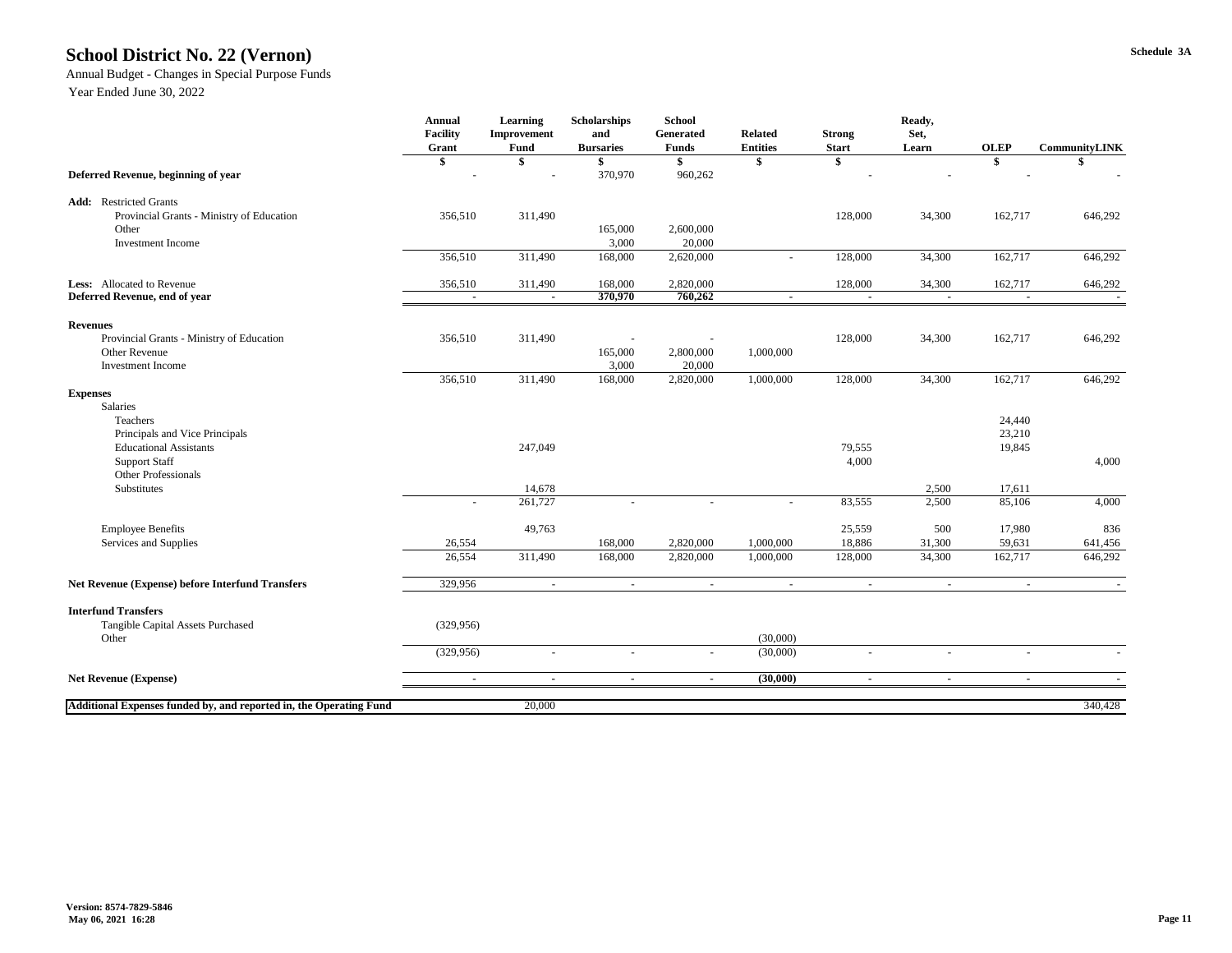### **Schedule 3A School District No. 22 (Vernon)**

#### Annual Budget - Changes in Special Purpose Funds

|                                                                                                                    | <b>Classroom</b><br><b>Enhancement</b><br><b>Fund - Overhead</b> | <b>Classroom</b><br><b>Enhancement</b><br><b>Fund - Staffing</b> | <b>Classroom</b><br><b>Enhancement</b><br><b>Fund - Remedies</b> | <b>First Nation</b><br><b>Student</b><br>Transportation | <b>Mental</b><br><b>Health</b><br>in Schools | <b>Changing</b><br><b>Results for</b><br><b>Young Children</b> | <b>TOTAL</b>                     |
|--------------------------------------------------------------------------------------------------------------------|------------------------------------------------------------------|------------------------------------------------------------------|------------------------------------------------------------------|---------------------------------------------------------|----------------------------------------------|----------------------------------------------------------------|----------------------------------|
|                                                                                                                    |                                                                  |                                                                  | \$                                                               |                                                         |                                              |                                                                | \$                               |
| Deferred Revenue, beginning of year                                                                                |                                                                  |                                                                  |                                                                  |                                                         |                                              |                                                                | 1,331,232                        |
| <b>Restricted Grants</b><br>Add:<br>Provincial Grants - Ministry of Education<br>Other<br><b>Investment Income</b> | 696,607                                                          | 5,821,175                                                        |                                                                  | 203,288                                                 | 52,000                                       | 6,000                                                          | 8,418,379<br>2,765,000<br>23,000 |
|                                                                                                                    | 696,607                                                          | 5,821,175                                                        | $\overline{\phantom{a}}$                                         | 203,288                                                 | 52,000                                       | 6,000                                                          | 11,206,379                       |
| Less: Allocated to Revenue<br>Deferred Revenue, end of year                                                        | 696,607                                                          | 5,821,175                                                        | $\overline{\phantom{a}}$                                         | 203,288                                                 | 52,000                                       | 6,000                                                          | 11,406,379<br>1,131,232          |
| <b>Revenues</b>                                                                                                    |                                                                  |                                                                  |                                                                  |                                                         |                                              |                                                                |                                  |
| Provincial Grants - Ministry of Education<br>Other Revenue<br><b>Investment Income</b>                             | 696,607                                                          | 5,821,175                                                        |                                                                  | 203,288                                                 | 52,000                                       | 6,000                                                          | 8,418,379<br>3,965,000<br>23,000 |
|                                                                                                                    | 696,607                                                          | 5,821,175                                                        | $\blacksquare$                                                   | 203,288                                                 | 52,000                                       | 6,000                                                          | 12,406,379                       |
| <b>Expenses</b><br>Salaries                                                                                        |                                                                  |                                                                  |                                                                  |                                                         |                                              |                                                                |                                  |
| Teachers<br>Principals and Vice Principals<br><b>Educational Assistants</b>                                        | 12,414<br>261,864                                                | 4,690,713                                                        |                                                                  |                                                         |                                              |                                                                | 4,715,153<br>35,624<br>608,313   |
| <b>Support Staff</b><br><b>Other Professionals</b>                                                                 | 24,210                                                           |                                                                  |                                                                  | 60,796                                                  | 42,433                                       |                                                                | 93,006<br>42,433                 |
| Substitutes                                                                                                        | 258,358<br>556,846                                               | 4,690,713                                                        | $\overline{\phantom{a}}$<br>$\overline{a}$                       | 60,796                                                  | 42,433                                       |                                                                | 293,147<br>5,787,676             |
| <b>Employee Benefits</b><br>Services and Supplies                                                                  | 139,761                                                          | 1,130,462                                                        | $\overline{\phantom{a}}$                                         | 26,056<br>116,436                                       | 9,567                                        | 6,000                                                          | 1,400,484<br>4,888,263           |
|                                                                                                                    | 696,607                                                          | 5,821,175                                                        | $\overline{\phantom{a}}$                                         | 203,288                                                 | 52,000                                       | 6,000                                                          | 12,076,423                       |
| <b>Net Revenue (Expense) before Interfund Transfers</b>                                                            | $\sim$                                                           | $\sim$                                                           | $\sim$                                                           | $\sim$                                                  | $\overline{\phantom{a}}$                     | $\sim$                                                         | 329,956                          |
| <b>Interfund Transfers</b><br>Tangible Capital Assets Purchased<br>Other                                           |                                                                  |                                                                  |                                                                  |                                                         |                                              |                                                                | (329, 956)<br>(30,000)           |
|                                                                                                                    |                                                                  |                                                                  |                                                                  |                                                         |                                              |                                                                | (359, 956)                       |
| <b>Net Revenue (Expense)</b>                                                                                       |                                                                  | $\blacksquare$                                                   | $\blacksquare$                                                   |                                                         | $\blacksquare$                               |                                                                | (30,000)                         |
| Additional Expenses funded by, and reported in, the Operating Fund                                                 |                                                                  |                                                                  |                                                                  |                                                         |                                              |                                                                | 360,428                          |